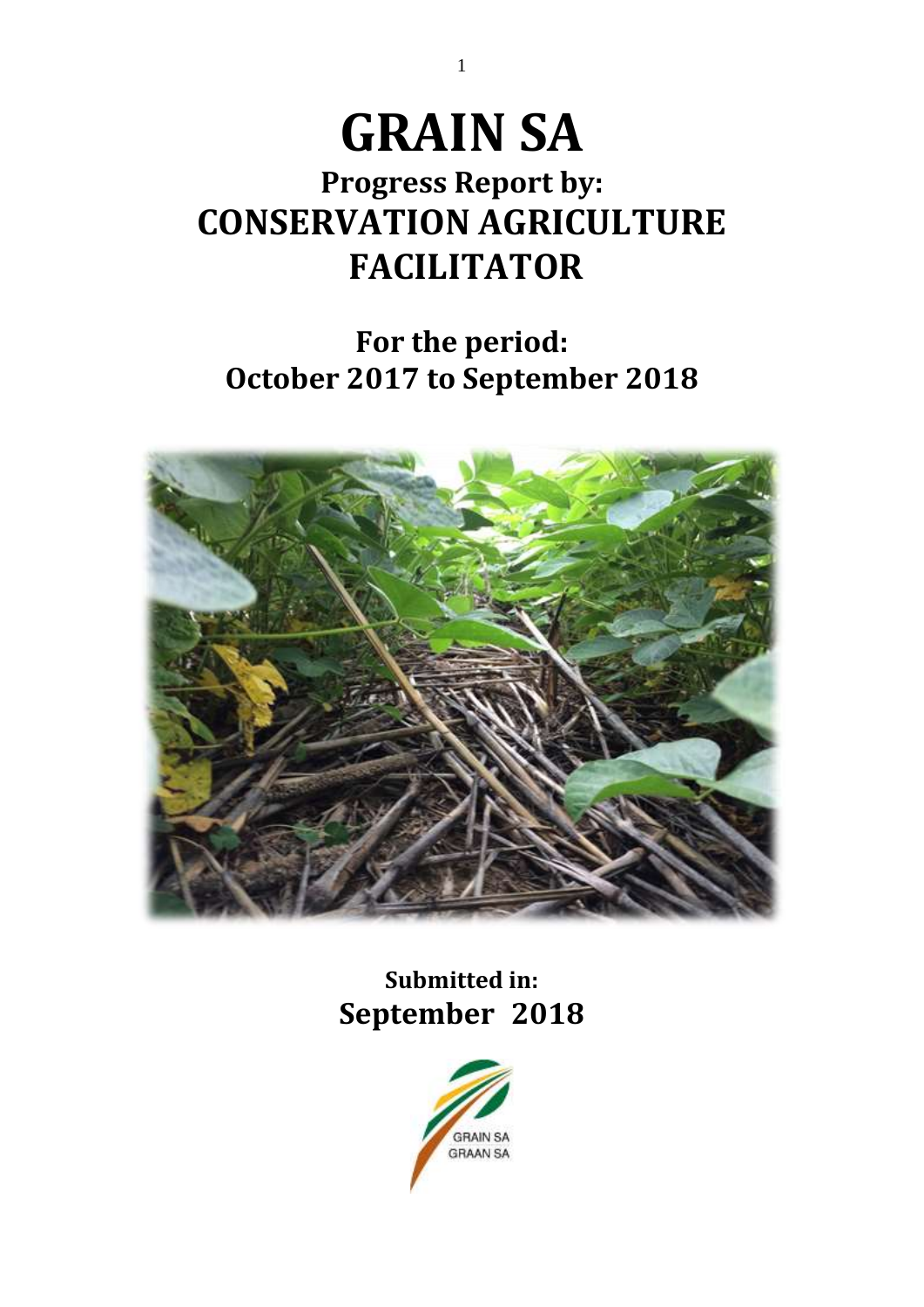| 2. |              |  |
|----|--------------|--|
|    | 2.1.         |  |
| 3. |              |  |
|    | 3.1.<br>3.2. |  |
|    | 3.3.         |  |
|    | 3.4.<br>3.5. |  |
|    | 3.6.         |  |
| 4. |              |  |
| 5. |              |  |

# **LIST OF APPENDICES**

# **APPENDIX 1: OTTOSDAL PROGRESS REPORT**

Farmer innovations in Conservation Agriculture (CA) systems for sustainable crop intensification in semi-arid, sandy soil conditions, North West Province

# **APPENDIX 2: BERGVILLE PROGRESS REPORT**

Farmer Centred Innovation in Conservation Agriculture in upper catchment areas of the Drakensberg, KwaZulu-Natal Province (Bergville)

# **APPENDIX 3: MATATIELE AND SOUTHERN KZN PROGRESS REPORT**

Farmer Centred Innovation in Conservation Agriculture in upper catchment areas of the Drakensberg, Eastern Cape (Matatiele) and Southern KwaZulu-Natal Province

#### **APPENDIX 4: REITZ & VREDE PROGRESS REPORT**

The Promotion of Conservation Agriculture in the North-Eastern Free State

# **APPENDIX 5: KWAZULU-NATAL MIDLANDS PROGRESS REPORT**

Farmer Centred Innovation in Conservation Agriculture in upper catchment areas of the Drakensberg in Midlands of KwaZulu-Natal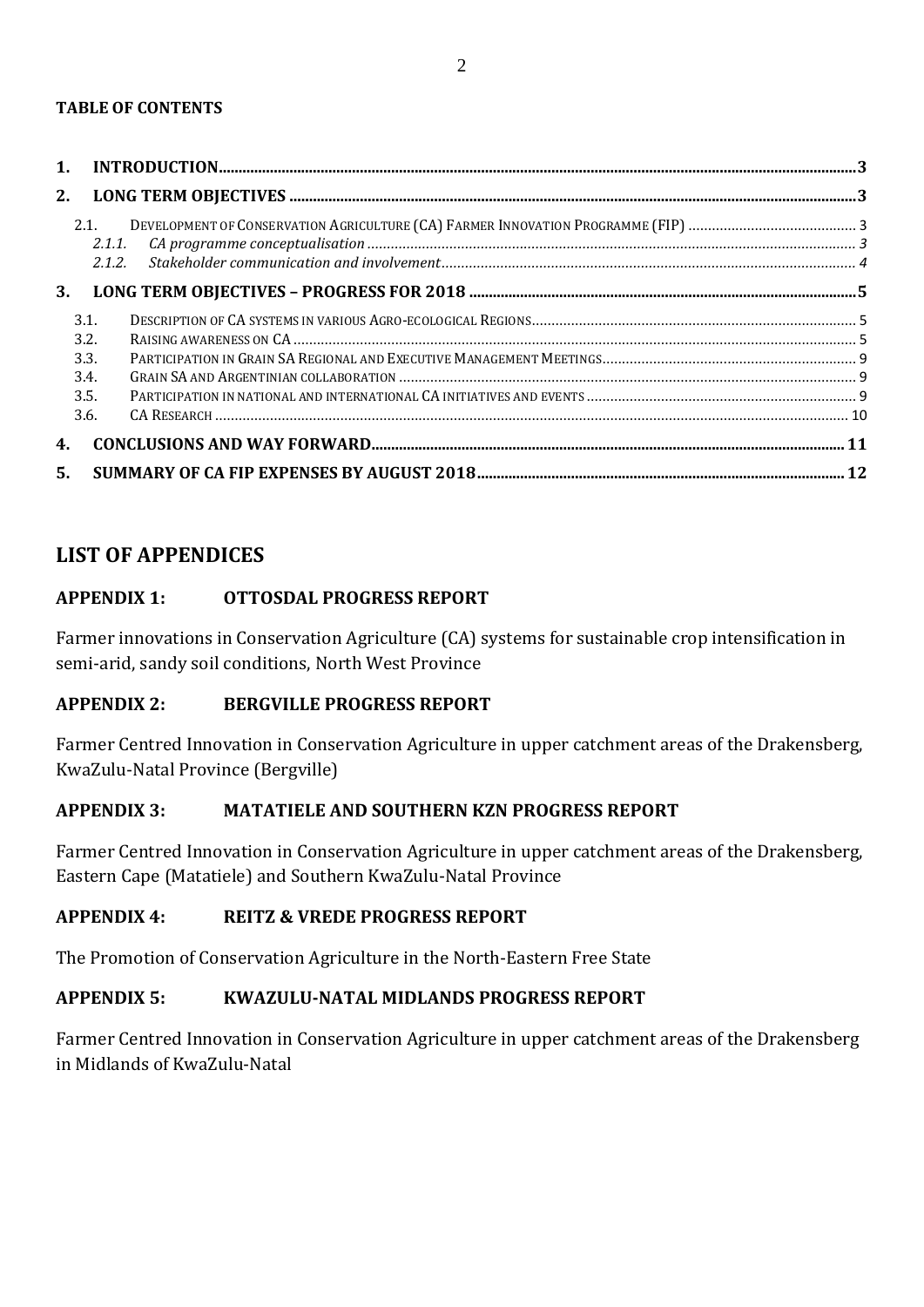# <span id="page-2-0"></span>**1. INTRODUCTION**

Basic and applicable production research is of critical importance to achieve sustainable production through improved production efficiency in the grain industry. The development of new and improved technology through the means of on-going research is one of the corner stones of sustainable production. The introduction of Conservation Agriculture (CA) by Grain SA, financially supported by the The Maize Trust and the Winter Cereal Trust, is seen as one of the key strategic thrusts in this regard. Research on improved CA and/or crop production systems, *improved soil health*, integrated pest management, integrated soil nutrient management, integrated weed management and the integration of livestock, are some of the areas of vital importance.

In the light of the above-mentioned change in focus by Grain SA, it was decided to create a post within the structures of Grain SA, with the primary purpose to facilitate the promotion of CA among grain producers in South Africa. It was decided to fund this post through The Maize Trust. Dr Hendrik Smith was appointed in this position in January 2013 as CA Facilitator and one of his first major tasks was to develop a comprehensive strategy that will serve as a framework for accessing and managing funding (and projects) for CA over the short, medium and long term. This report will cover the January to June 2018 period of business by the CA Facilitator.

# <span id="page-2-1"></span>**2. LONG TERM OBJECTIVES**

# <span id="page-2-2"></span>**2.1. Development of Conservation Agriculture (CA) Farmer Innovation Programme (FIP)**

The objective was to investigate all approaches, models and mechanisms in order to develop the best possible strategy for the management and coordination of projects and initiatives that will assist in the promotion of CA among grain producers in South Africa. The bulk of this investigation took place during January and February 2013, however specific aspects are still continuing to evolve as more information and experience is gained. The major milestones are briefly discussed below.

# <span id="page-2-3"></span>**2.1.1. CA programme conceptualisation**

The current understanding has been confirmed that crop (maize) production research and development (R&D) to improve natural resource management (through CA) does not follow a linear process. An innovation systems (IS) perspective to R&D reveals that the actual change and innovation processes are much more complex and diverse. IS extends beyond the creation of knowledge to encompass the factors affecting demand for and use of knowledge in novel and useful ways.

The above-mentioned implies that it is unlikely that complex, multi-component technologies such as CA can be successfully scaled out (mainstreamed) through traditional linear models of R&D. Instead they require the development of IS to adapt technologies to local conditions. Accordingly, and at the very least, the emphasis has to be on various aspects of the system, of which on-farm research and the inescapable experiential and social learning that this generates are key elements; both of which critically place the farmer in the central role.

Following the above statement, the new CA programme at Grain SA has been designed and described under the paradigm of IS and was named the CA Farmer Innovation Programme (FIP). The main purpose of the CA FIP is the mainstreaming of CA by and through grain farmers to ensure sustainable use and management of natural resources while enhancing national and household food security and income.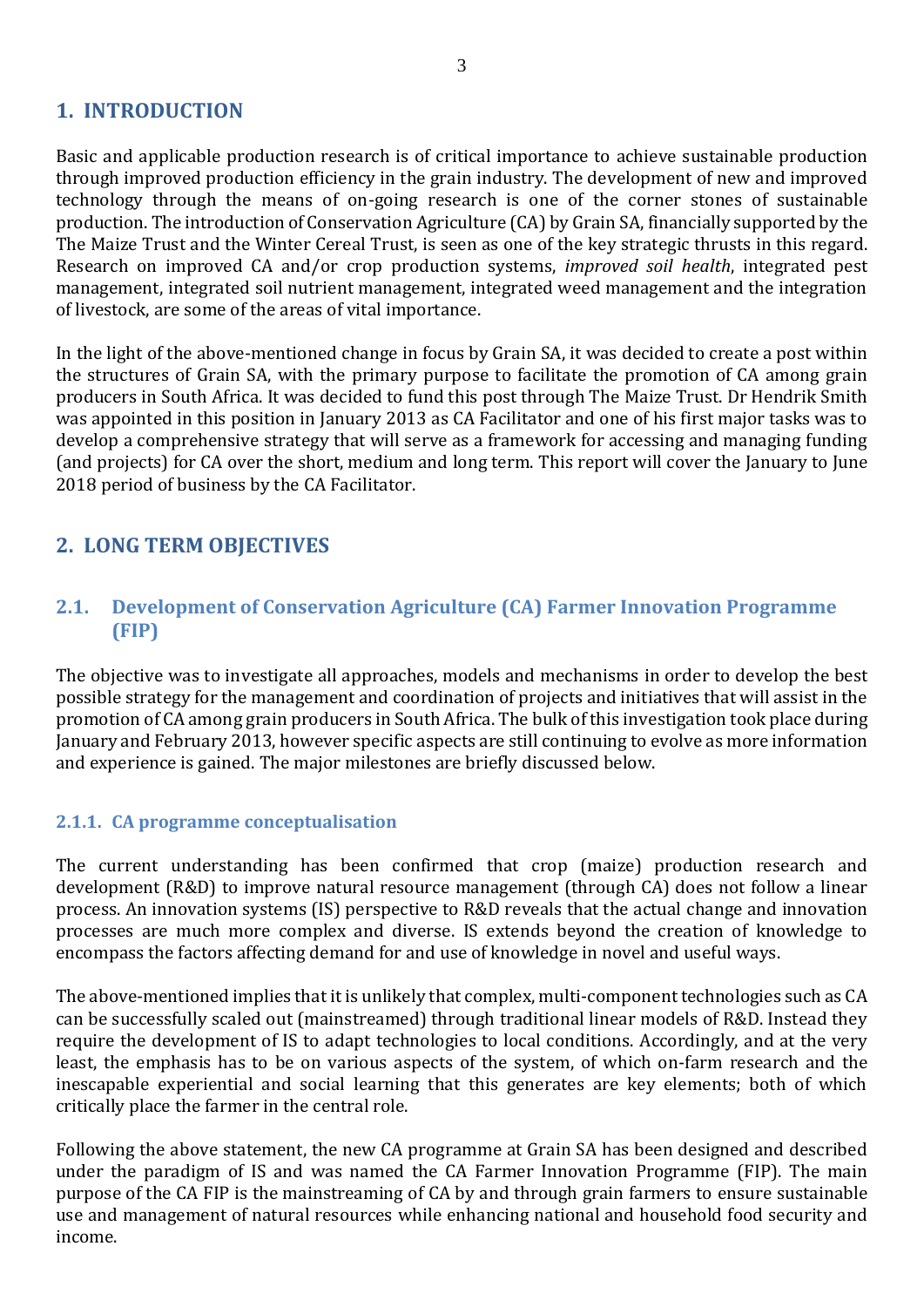The FIP has be designed to facilitate and coordinate access to funds for key and interested stakeholders (including farmers) who wish to adapt, develop, or adopt innovations on practices, topics and issues focused on CA. Access to such funding allows a wide range of CA innovations to be tackled, and under proper conditions may expand enthusiasm and innovation capacity among farmers, other rural stakeholders, and those who support them, ultimately facilitating the mainstreaming of CA within the grain industry.

The CA FIP facilitator has been given the mandate by Grain SA / The Maize Trust / Winter Cereal Trust to list the following Key Strategic Objectives (KSO's) for the foreseeable future. These KSO's and themes will be reviewed and/or improved on a continuous basis:

- a) Diagnosis and documentation of CA systems
- b) Awareness, Marketing and Access to Information
- c) Farmer-centred Innovation Systems Research
- d) Incentive and Market Based Mechanisms (IMBMs)
- e) Education and Training
- f) Innovation Platforms, Networks, Social learning, Brokering and Facilitation

The Grain SA FIP facilitation and coordination in CA innovation will be through solicited and nonsolicited projects funded by The Maize Trust (MT). Proposals will be invited and submitted in accordance with the MT funding cycle, i.e. by 31 March and 30 September each year. Once they are received by MT, they are directed to Dr Smith, who will coordinate the MT CA panel to assist with the evaluation of the projects according to specific FIP criteria.

# <span id="page-3-0"></span>**2.1.2. Stakeholder communication and involvement**

A range of stakeholders have been engaged with as part of a national and international stakeholder network. One of the major initiatives is the development of a Grain SA CA working group, primarily comprising CA farmers and technical co-workers involved in CA FIP projects. This working group will support the CA FIP in various manners; two meetings took place in this period, namely 22<sup>nd</sup> February and 19 September 2017. Grain SA made a decision to transform this meeting into a CA forum aiming to reach a much wider stakeholder group in sharing current CA FIP project results. The first CA forum meeting was held at the Grain Building on 18 September 2018.

The *Terms of Reference* of this meeting stays the same, as follows:

- Identifying funding priorities and target groups/areas
	- − Identify projects in different regions
	- − Coordinate projects in areas
- Represent CA-FIP in different regions awareness and scouting for opportunities and needs
- Evaluation of proposals (with other selected 'experts' on panel)
	- − Make inputs on technical matters make sure that farmers' perspective counts
- Monitoring implementation and evaluating the impact of FIP projects
	- − Reference Groups participation
	- − Review of technical (progress) reports
	- − Make inputs on technical matters make sure that farmers' perspective counts
- Sharing of experiences and data at awareness events, etc.
- Identify urgent (ad hoc) research & awareness needs

As part of their function to support MT to channel a portion of their funds towards CA research, the CA forum guided by the CA Facilitator at Grain SA (Dr Smith), has created a CA evaluation panel, comprising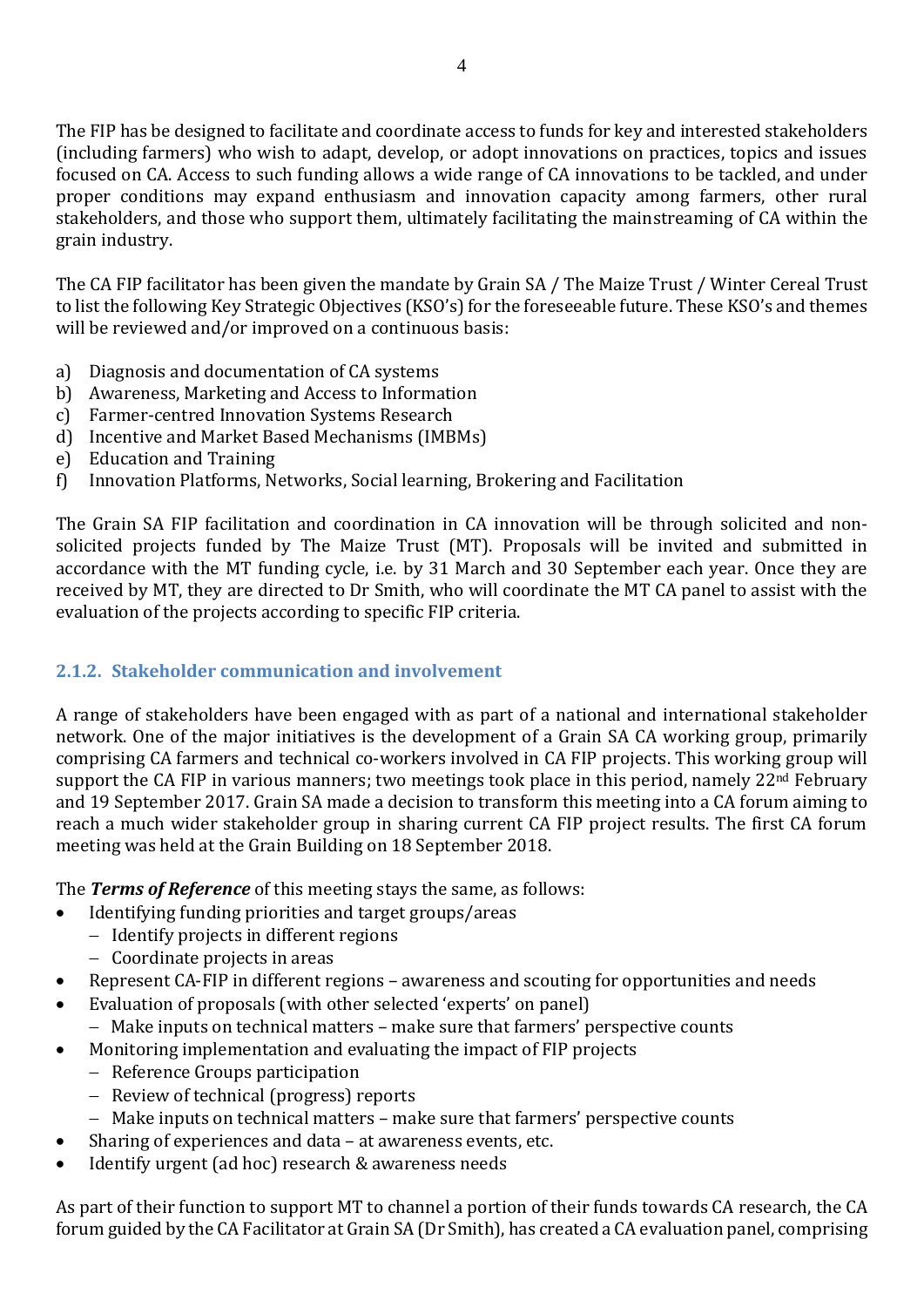a range of mostly local, but also international experts, to assist in the evaluation of new CA project proposals, as well as annual progress reports. A range of criteria have been developed for this purpose. These CA panel members will be involved in the CA forum as far as possible.

Grain SA also forms part of a national network of CA stakeholder, such as the National CA Task Force (NCATF), which is aiming to advance the promotion of CA in South Africa through various mechanisms and projects, involving various interested and key stakeholders in CA. At the moment the Directorate Land Use and Soil Management (LUSM) at DAFF serve as the secretariat for NCATF.

# <span id="page-4-0"></span>**3. LONG TERM OBJECTIVES – PROGRESS FOR 2018**

# <span id="page-4-1"></span>**3.1. Description of CA systems in various Agro-ecological Regions**

The main expected outcome of this process, is a clear and 'pure' description of the CA farming systems (or CA agro-ecosystems) practiced in specific areas or agro-ecological zones (AEZ). It is envisaged that this information (structure and content) could form the basis of any further documentation and updating of information in future, which could also serve as a source document or 'living manual' for farmers interested to start CA in any specific area or AEZ. In this respect an informal agreement has been made with popular magazines, such as SA Grain/Graan, Landbouweekblad, Farmers Weekly and the KZN No-till Club newsletter, to document and publish as many of these successful 'case studies' as possible. A number of articles have been published already.

The articles on CA published in the SA Grain magazine are all available from the Grain SA website (which include a new site specifically for CA accessible at [http://www.grainsa.co.za/grain](http://www.grainsa.co.za/grain-research/conservation-agriculture)[research/conservation-agriculture](http://www.grainsa.co.za/grain-research/conservation-agriculture) ). Furthermore, the publication of the CA series on Integrated Crop-Livestock Systems in web-based Volumes has been funded by The Maize Trust and were also made available on the website and can be accessed here [http://www.grainsa.co.za/sa-graan-grain-article](http://www.grainsa.co.za/sa-graan-grain-article-series/conservation-agriculture)[series/conservation-agriculture.](http://www.grainsa.co.za/sa-graan-grain-article-series/conservation-agriculture) A range of different institutions (e.g. the ARC and Universities) are also publishing increasing numbers of articles on CA in SA Grain and other journals/magazines. Many of these articles flow from the CA FIP projects, which have been generating a wealth of very appropriate information for producers and other practitioners.

# <span id="page-4-2"></span>**3.2. Raising awareness on CA**

General awareness (or sensitisation) has been experienced as particularly important to stimulate farmers getting involved with further learning activities, such as experimentation. The whole CA farmer innovation process usually needs an 'impulse' or an injection of energy (knowledge) to start or to speedup the momentum and specific awareness or sensitisation events are employed in this function. In this period a couple of CA information days have been organised, namely:

# **Smallholders:**

- Bergville Emmaus, Ezibomvini, 3 November 2017 (78 farmers); Ndunwana Village, 15 February 2018 (87 farmers); Emmaus, Eqeleni, 15 March 2018 (82 farmers)
- KwaZulu-Natal Midlands Swayimane, 9 November 2017; Ixopo (26 February 2018);
- Eastern Cape and Southern KwaZulu-Natal Madzikana (17 December 2017), Springvalley (21 February 2018)

# **Commercial farmers:**

Ottosdal, 13-14 March 2018 (200 participants); Reitz, 19-20 March 2018, (620 participants).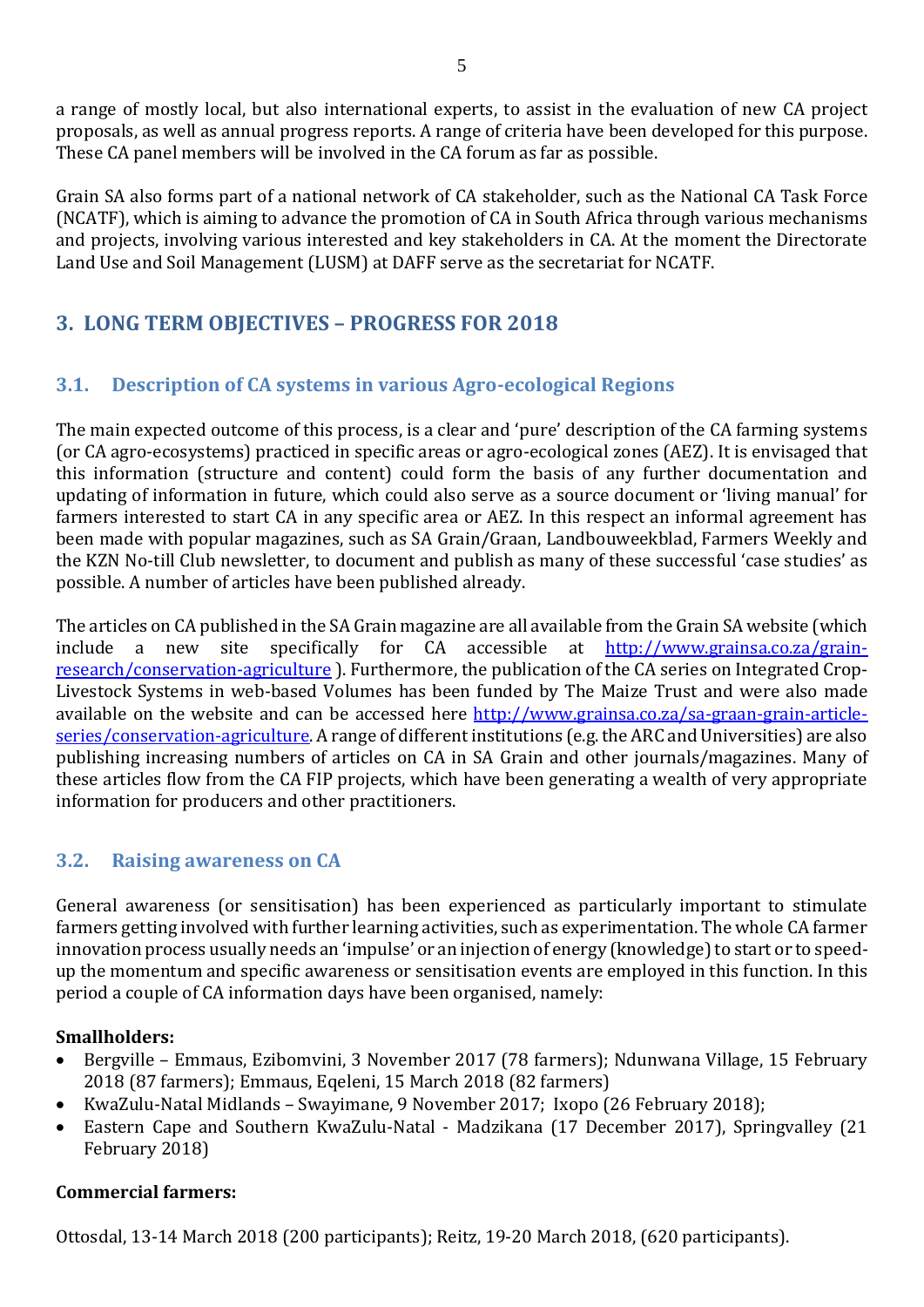# See photos below.



**Photos 1a and b:** Farmers attending a farmers day at Springvalley, 21 February 2018

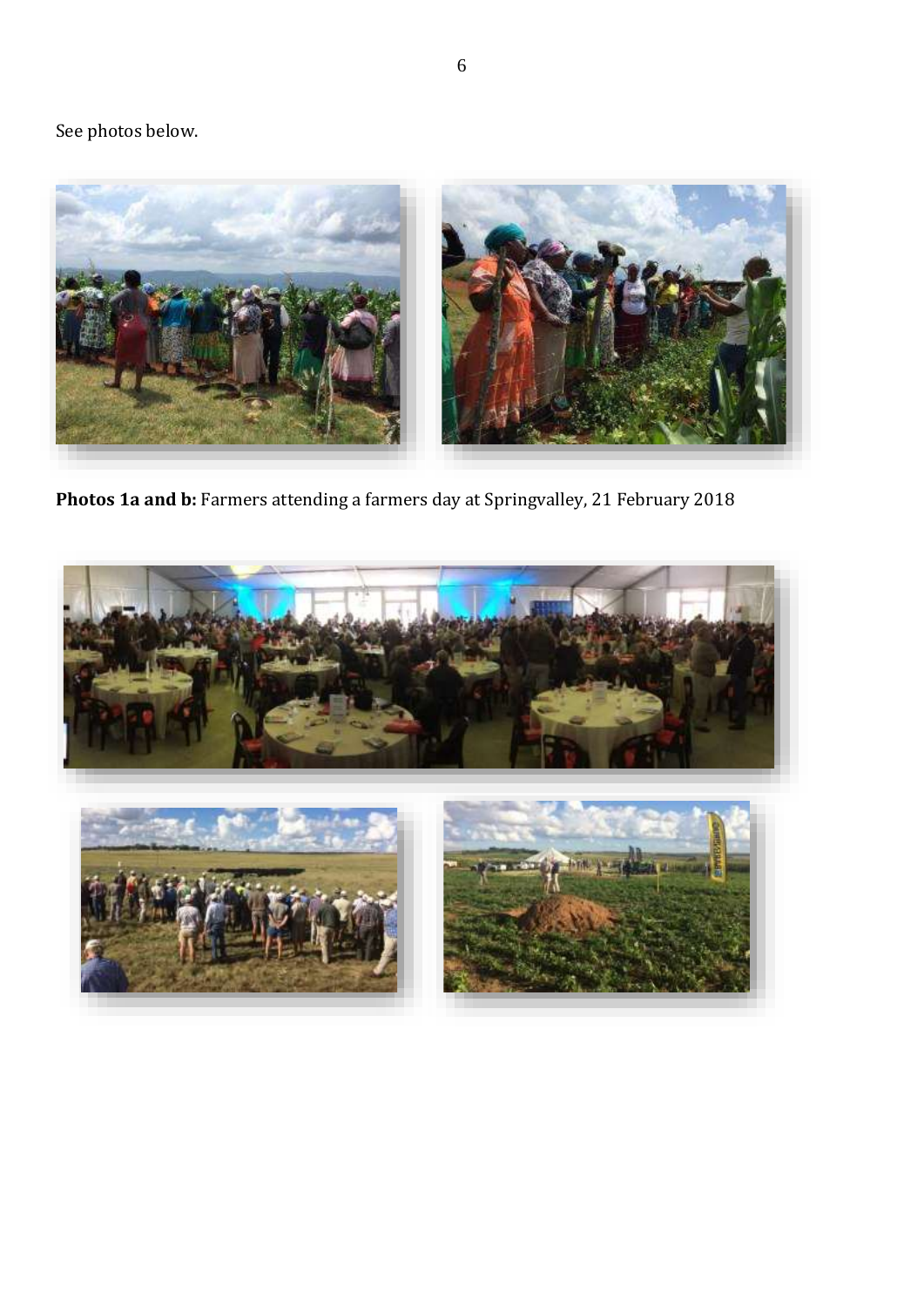

**Photos 2a to g:** Participants and activities at the CA conference, Reitz, 19-20 March 2018



**Photos 3a to d:** Participants and activities at the CA conference, Ottosdal, 13-14 March 2018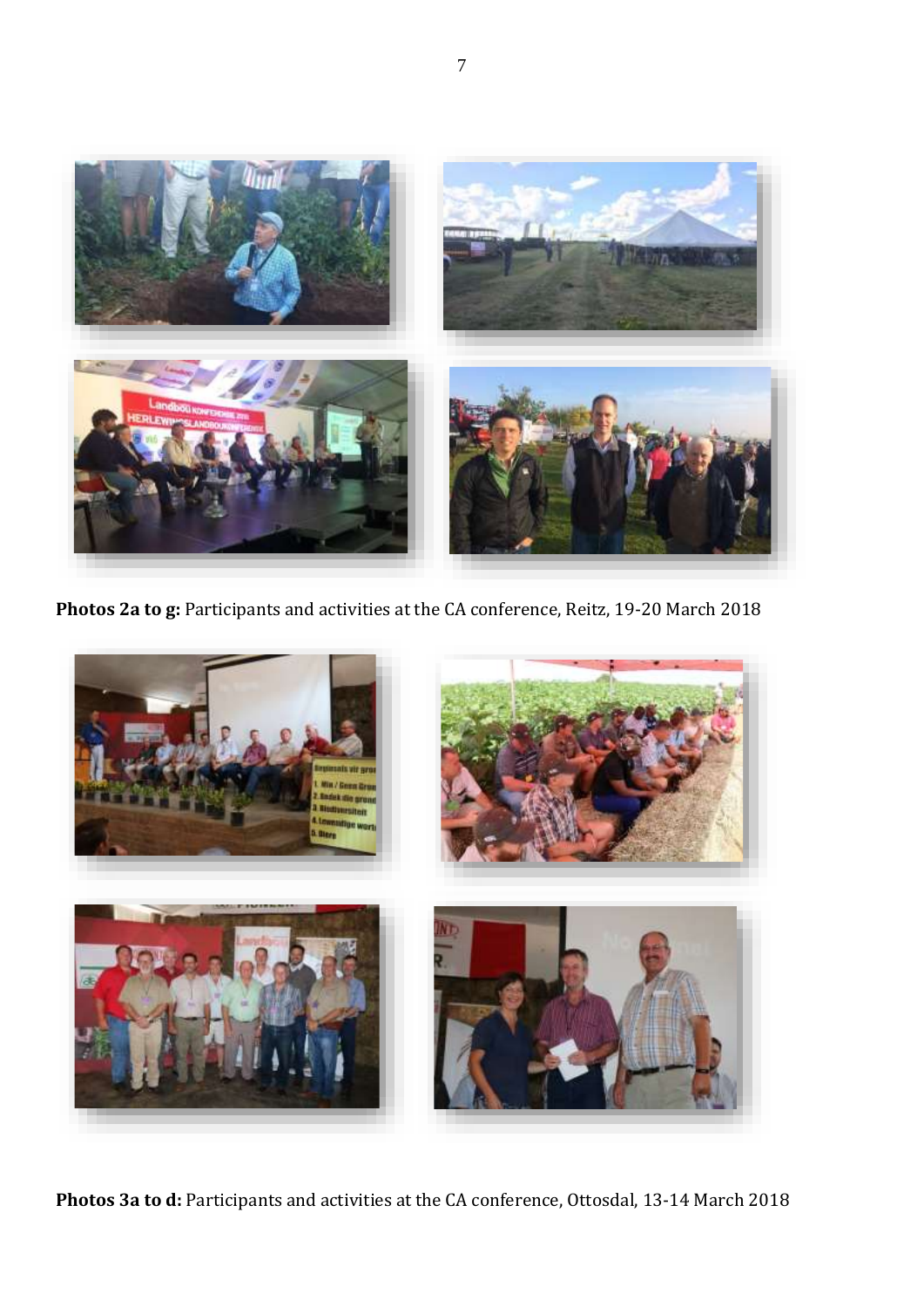A new awareness initiative funded by The Maize Trust, **the development of a series of CA videos**, has been launched in November 2016, called *"The shepherds of the soil"*. These videos are available on the Grain SA CA website and cover successful CA farmers and practices among commercial and smallholder CA systems. The idea is to widely use these videos to increase the awareness on CA experiences in the country. A second phase of videos have just been completed in cooperation with *no-line* productions with funding from The Maize Trust and the Agricultural Research Council. See photos below.



**Photos 4a and b:** Video shoots with Cobus van Coller, Viljoenskroon



**Photos 5a to d:** Video shoots with smallholders and Anthony Muirhead, Winterton, KZN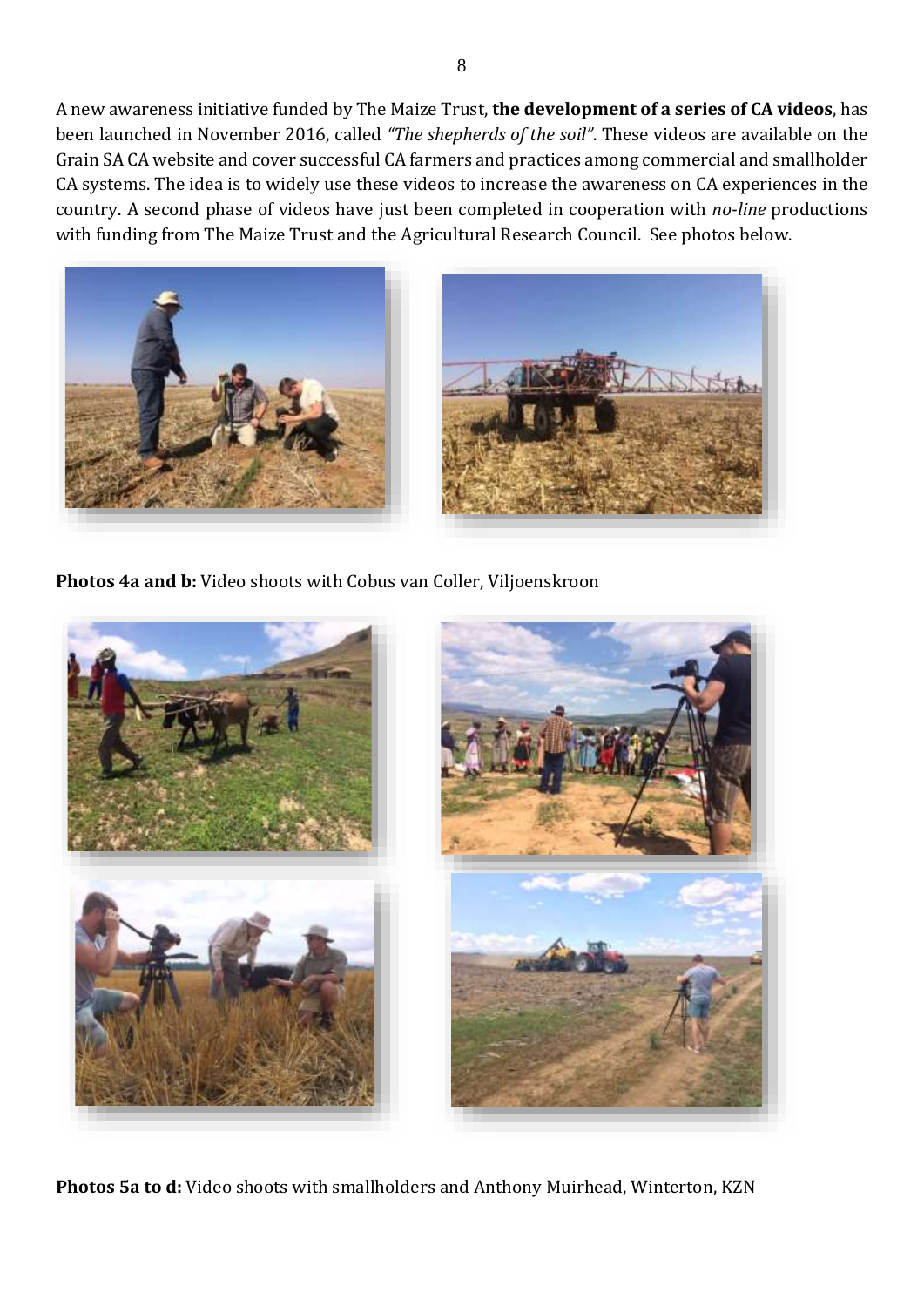# <span id="page-8-0"></span>**3.3. Participation in Grain SA Regional and Executive Management Meetings**

Dr Smith has attended all the Executive Management Meetings, as well as the Grain SA annual congress at Bothaville on 7, 8 March 2018.

# <span id="page-8-1"></span>**3.4. Grain SA and Argentinian collaboration**

The Argentine collaboration has been an important project for Grain SA. A new arrangement to continue the cooperation agreement with Argentina has been developed by both parties during 2014. Final negotiations took place at the NAMPO harvest week in May 2014 and the signing of the new Cooperation Agreement between GSA and Argentina by Jannie de Villiers and the Argentina ambassador, Carlos Sersale di Cerisano, took place on 17 November 2014. The agreement stipulates that existing CA project platforms should be used to implement and demonstrate the Argentina CA system. These platforms are currently all funded by The Maize Trust, i.e. the Ottosdal and Reitz projects. It further stipulates that equipment (especially planters) be borrowed to these projects to allow timely use during planting and harvesting periods. The Pierobon planter was allocated to the Ottosdal and Vrede projects and serviced by Valtrac, while the Apache planter was allocated to the SOK (in Kroonstad) and Vrede projects and serviced by FARMQuip. The results where the Argentina CA system has been compared with local CA systems are described in the annual technical reports attached and have been published in the SA Grain magazine. The two planters were also used to plant various cover crop trials and –fields and were found very useful for that purpose.

During the 2016/2017 planting season, the trials in Ottosdal and Kroonstad were planted successfully. Due to logistical difficulties of transporting the Apache planter to farmers in the Vrede/Ascent study area, these trials were not planted for the 2016/2017 season.

The three year agreement ended in July 2017, which necessitated a revision for possible extension. From 14 to 17 February 2017, an Argentinean delegation visited South Africa to assess the implementation of the agreement at the different sites and with all the stakeholders involved. Further discussions were held at NAMPO in May 2017 and the third cooperation agreement was signed by Argentina parties and Grain SA (Mr. Jaco Minnaar). However, final discussions on the implementation of the trials never happened, since the Argentinian delegation's visit to South Africa never materialized. In the 2017-2018 crop season, there were therefore no formal technical Argentinian involvement in the projects, however, various trials were planted on the Argentinian system. In June 2018 Dr Smith and Mr Stephano Haarhoff, a PhD student (US) working on the Argentinian trials at Ottosdal, were invited and funded by the Argentina government on a study tour to Argentina. The tour was organized and led by CA researchers from INTA and a few articles for SA Grain will give feedback on the lessons learned on this tour.

# <span id="page-8-2"></span>**3.5. Participation in national and international CA initiatives and events**

Participation in national CA forums is seen as an important objective to continuously improve the enabling environment for CA to flourish. A number of key issues and initiatives are being addressed by these forums. On 16 April 2018 Dr Smith presented at the SADC LandCare Master Class in Polokwane with the title of his talk "*LandCare experiences and conservation agriculture innovation systems in South Africa*". The following events were also attended by several CA FIP participants: Western Cape CA conference (Houhoek, 7-8 August), KZN No-till Club conference (Drakensville, 4-6 September), National LandCare Conference (Bloemfontein, 25-27 September), the 2nd African CA Conference (Johannesburg, 9-12 October).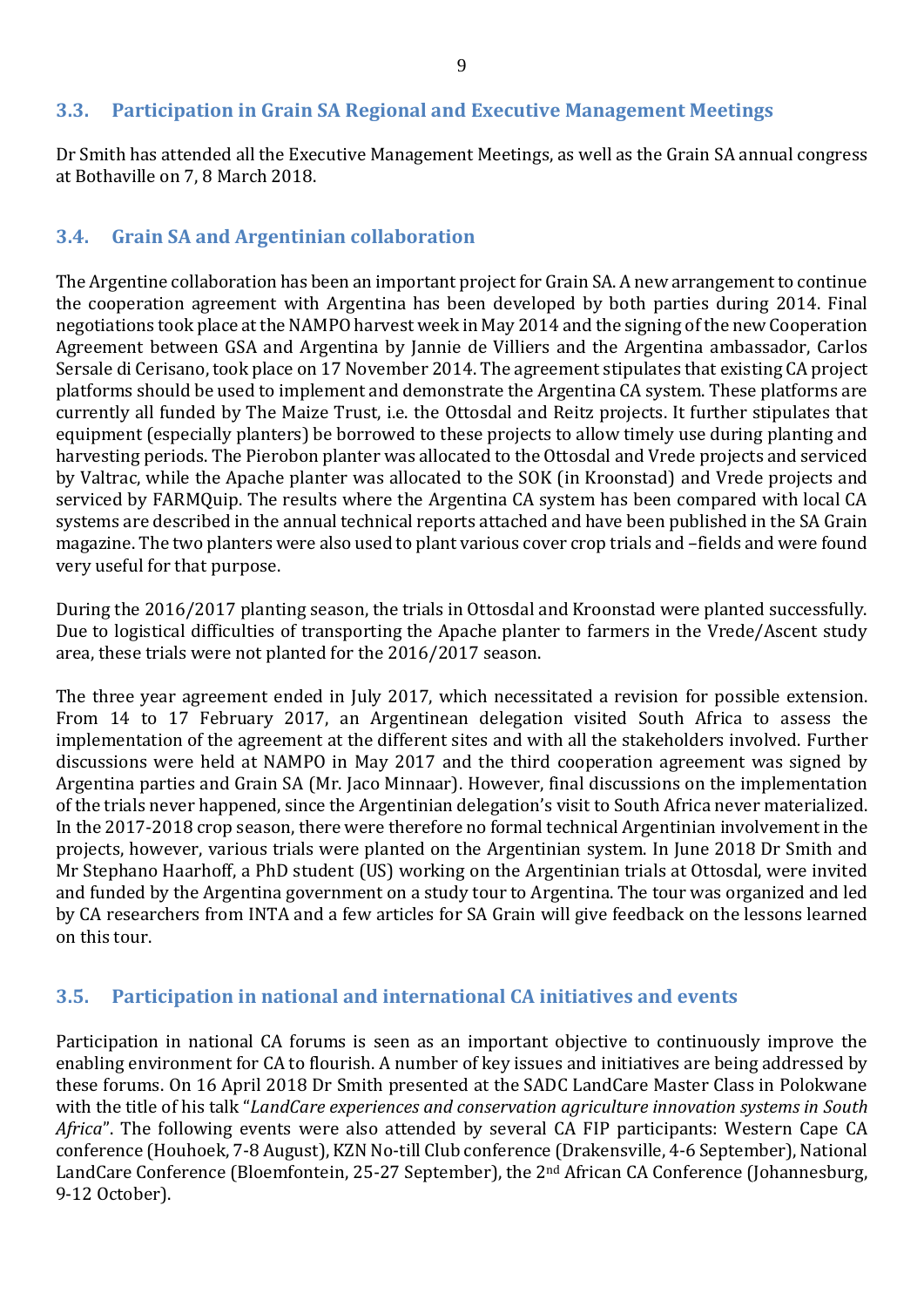#### <span id="page-9-0"></span>**3.6. CA Research**

The Maize Trust is currently funding a number of CA research projects for the 2017/18 crop season and has requested the CA facilitator at Grain SA to assist with the evaluation and re-alignment of these projects under the CA-FIP philosophy. A panel of national and international CA experts has been established to assist with the evaluation of new CA project proposals and progress/final reports. The panel has successfully assisted The Maize Trust with evaluation of 2017 applications and reports and has also been available to assist the WCT when needed.

Five Maize Trust funded research projects, which is hosted under the banner of the CA-FIP at Grain SA, is currently launching various activities in the different study areas. In the North West Province, a project investigates commercial CA practices under semi-arid, sandy soil conditions, while the focus in the KwaZulu-Natal (Bergville, southern KZN and Midlands) and Eastern Cape (Matatiele) projects is on different approaches and technological options for smallholder farmers in the adoption of CA. Another project has been initiated in the 2015/2016 season to implement CA in two study areas in the North Eastern Free State. The new project has been initiated in cooperation with the Riemland (Reitz) and Ascent (Vrede) study groups and the completion of the first two seasons can be seen as very successful; the third season kicked-off successfully, while the VKB has become a prominent member of the implementing team. The latter move is welcomed, since one of the expected outcomes of the IS approach followed by the CA FIP, is the development of local capacity and ownership (in this case farmer groups and local cooperative) to essentially take over the process as soon as possible. This is an important indicator of sustainability or impact of the project.

These CA-FIP projects advocate the Grain SA / Maize Trust's new strategy on CA and strictly follows an on-farm, farmer-led IS approach, whereby farmers are deeply involved in experiments on their farms, which are properly designed and well supported by researchers, input suppliers and manufacturers. These trials focus on practices such as crop rotations, crop density, cover crops and livestock integration. Various key aspects are investigated, in particular soil health, productivity and profitability, and various stakeholders have been involved to take up these responsibilities. The prime objectives of these projects are to continuously develop and improve CA systems, while empowering farmers and scale out CA to as many other interested farmers as possible. In this process relevant research questions on all aspects on the CA approach and technologies are being posed for continuous improvement and adaptation using appropriate farmer-led IS research methodologies. In smallholder systems, this process is even more complex and critical and much more emphasis is placed on the development of institutional, infrastructure, social and economic components of the system, including the value chain.

The latest results show that significant progress and impact have been made in all these projects, which imply that CA crop production systems (in both commercial and smallholder situations) are being successfully adapted by and scaled-out to participating farmers, as well as farmers exposed to these project activities through awareness events and publications. However, amidst the various serious environmental threats and dire economic situation of many grain farmers, a greater urgency emerged to scale out CA to more farmers much faster. For that purpose much more resources are urgently needed, including manpower, funding and infrastructure. **Separate progress reports for these four projects are attached in Appendix 1 to 5**. These reports are also available on the Grain CA website at [http://www.grainsa.co.za/grain-research/conservation-agriculture.](http://www.grainsa.co.za/grain-research/conservation-agriculture)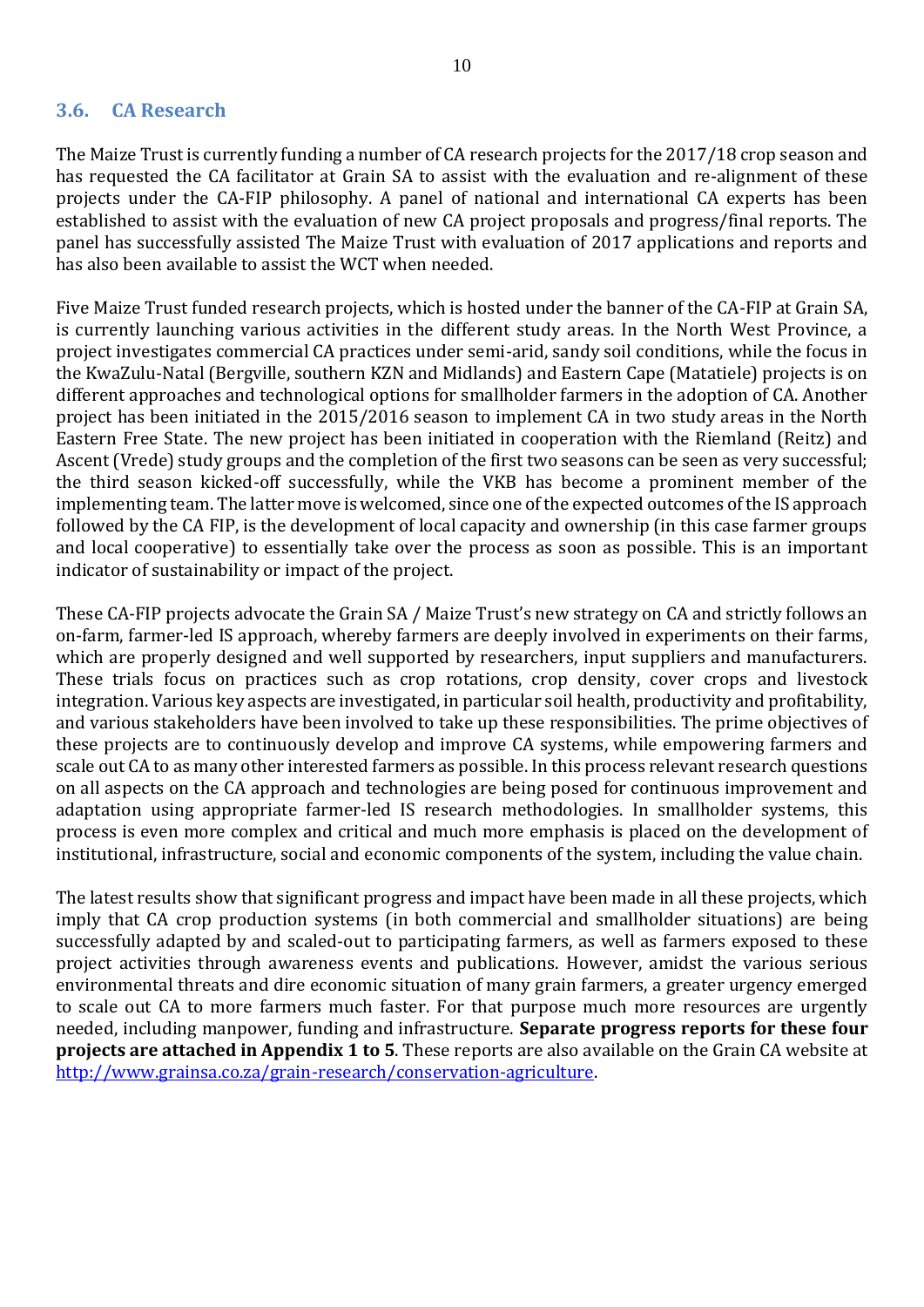# <span id="page-10-0"></span>**4. CONCLUSIONS AND WAY FORWARD**

The following conclusions and recommendations for the way forward are made:

- The CA-FIP at Grain SA has successfully designed, implemented and managed various CA Key Strategic Objectives (KSO's) and projects, mostly funded by The Maize Trust and to a lesser extent by the Winter Cereal Trust. The CA FIP has completed its fifth year (season) and significant momentum has already been built into the fourth season.
- The amount of CA related articles published have increased significantly, especially in SA Grain magazine. This is still seen as very relevant and important and will continue. Other relevant stakeholders, such as popular magazines (e.g. *Landbouweekblad* and *Farmers Weekly* were engaged to accelerate this process. All the articles in SA Grain can be accessed through the Grain SA website.
- Awareness on CA will be continued and accelerated. Any relevant event of quality, such as the annual KZN no-till conference and farmers' days, are opportunities to promote CA, including the role of The Maize Trust / Grain SA. A number of successful awareness events were held in this period, especially the Ottosdal and the Reitz conferences, the latter jointly done with Riemland study group, *Landbouweekblad*, VKB and DeKalb seed. A new awareness initiative, the development of a series of CA videos (*Shepherds of the soil*), has been launched in November 2016. Videos are already available on the website and new videos have been finalised in 2018. Dr Smith is also member of the organising committee of the National LandCare conference (Bloemfontein, 25-27 September) and the 2nd African Conservation Agriculture Conference (Johannesburg, 9-11 October 2018).
- The Argentinian collaboration is an important project for Grain SA. This agreement came to an end in July 2017; its extension has been signed with Argentinian counterparts, but details of trial implementation could not be finalised with Argentinean counterparts for the 2017-2018 season. However, several on-farm trials were established in the various study areas using the Argentinian system and a study tour was funded for two CA FIP participants to Argentina.
- Participation in national CA forums is seen as an important objective to continuously improve the enabling environment for CA to flourish and various forums, conferences and workshops are being supported in this regard.
- The implementation of on-farm, farmer-led research projects among commercial and smallholder farmers are seen as major milestones in the implementation and out-scaling of the CA-FIP. At the moment five projects are implemented at various sites and follow the Innovation Systems approach, having farmers in the centre of the innovation process. At this stage these projects have shown remarkable success, progress and impact.
- Amidst the various serious environmental threats and dire economic situation of many grain farmers, a greater urgency emerged to scale out CA to more farmers much faster. For that purpose, much more resources are urgently needed, including manpower, funding and infrastructure. Various opportunities are continuously being explored in this regard.